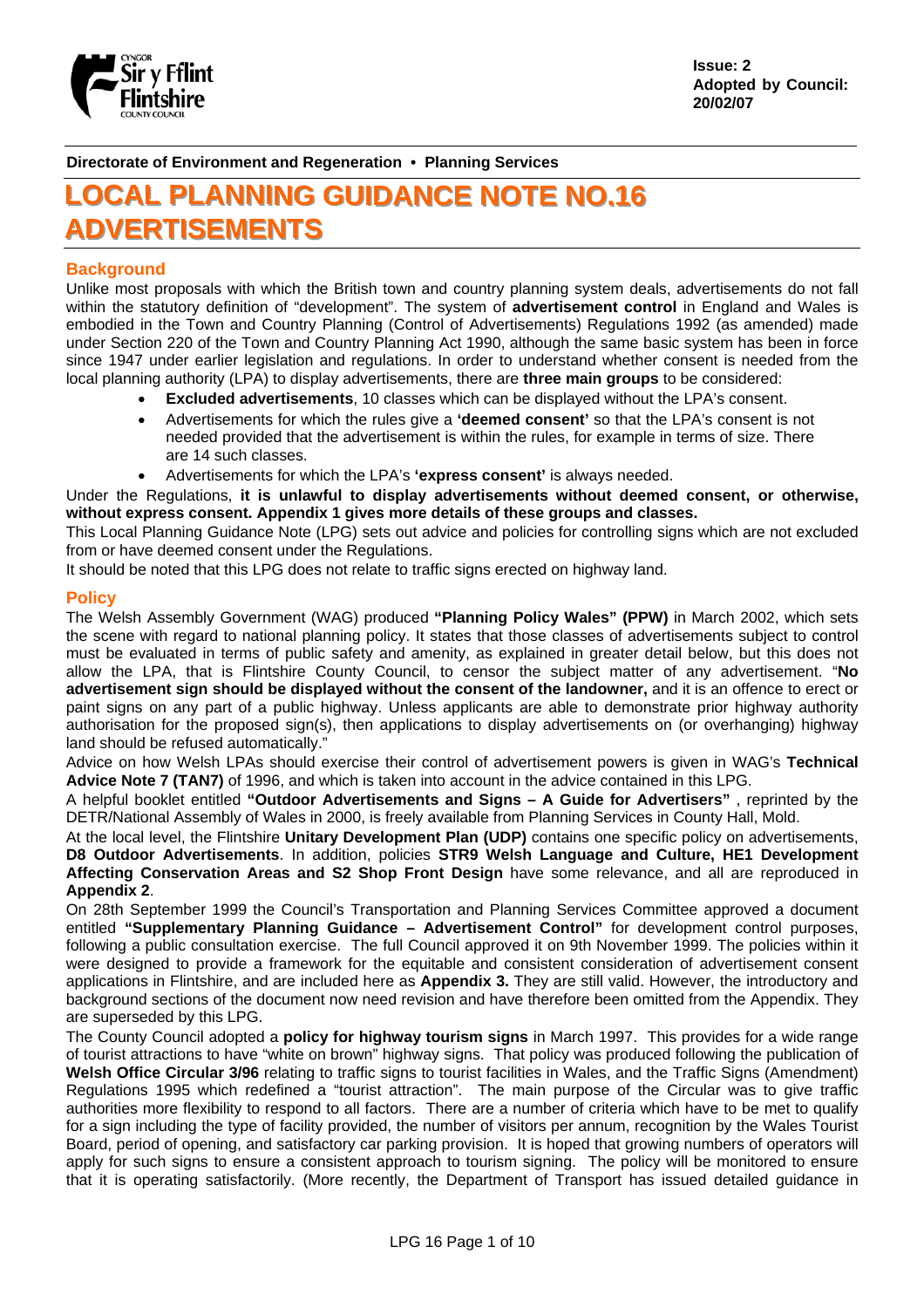England, which has not led to specific Welsh versions but has been adopted by WAG.) Applicants who want further information about tourist signs can find it via Flintshire's website.

# **What is an advertisement?**

The advertisement control system covers a wide range of advertisements and signs, which can include any word, letter, model, sign, placard, board, notice or device, whether illuminated or not. Further information is given in "Types of advertisements" later.

## **Obtaining advice about the need for permission**

Given the many complications about advertisement control, such as size, location and type, it is always advisable to check with the Development Control Section of Planning Services in County Hall, Mold. The initial point of contact should be with a Planning Support Officer, telephone 01352 703234.

## **The criteria against which applications are judged**

According to TAN 7, it is accepted that anyone proposing to display an advertisement needs one in that particular location, whether for commercial or other reasons, except in Areas of Special Control where an applicant needs to show a reasonable requirement for an advertisement.

Advertisement applications are judged against **two criteria**:

## **Public safety**

LPAs should consider the effect of an advertisement on all highway users, namely drivers, cyclists and pedestrians. Full account must be taken of possible hazards to less mobile and visually impaired people. The main considerations are whether the advertisement itself or the exact location proposed for its display might be so distracting or confusing that it creates a hazard to, or endangers, people in the vicinity, which clearly is not necessarily confined to the highway itself. Concern is centred on the possible distraction of drivers and the safety of pedestrians. Highway authorities must be consulted.

#### **Amenity**

The test here is whether the advertisement will adversely affect the appearance of the building or its immediate neighbourhood. LPAs should take into account the scenic, historic, architectural or cultural features.

Businesses located in the countryside expect to be able to advertise their whereabouts, especially to visitors, but care should be taken to ensure that signs are designed and sited to harmonise with their setting, and that a proliferation of individually acceptable advertisements does not spoil the appearance of the open countryside. Wherever possible, businesses in the same general location, or in by passed communities should be encouraged to combine their essential advertising needs so as to avoid a proliferation of advanced signs.

#### **Designated and special areas**

In Areas of Outstanding Natural Beauty and conservation areas, applications need to be closely scrutinised and stricter advertisement controls apply to the display of advertisements which do not require the LPA's express consent. Applications for express consent will also need to be checked to ensure that the proposal does not compromise the aims of an area's designation. Within Flintshire considerable areas fall within one or more of these designations, which are described briefly below. Listed buildings are another special case.

#### **Advertisement control area**

A large part of Flintshire, particularly the rural areas, was designated as an **"Area of Special Control of Advertisements",** being approved by the then Minister of Housing and Local Government in 1960. Stricter advertisement controls apply, with a lower maximum height limit, and a smaller maximum size of letters or characters, on all advertisements displayed with deemed consent. Some classes of advertisement may not be displayed at all, such as general poster hoardings.

# **Area of Outstanding Natural Beauty (AONB)**

The Clwydian Range AONB occupies most of the western side of Flintshire. The primary objective of its (national) designation is the conservation and enhancement of natural beauty.

## **Conservation areas**

Flintshire has 32 conservation areas. LPG 7 in this series gives a fuller picture than it is possible to do here. The aim of designation is to preserve or enhance the character or appearance of the conservation area, which includes the control of outdoor advertisements. Many conservation areas are also commercial centres where the normal range of advertisements may be expected but they should not detract from visual amenity.

#### **Listed buildings**

Over 900 buildings in Flintshire are listed, and more can be found out about the subject by referring to LPG 6 in this series. **Almost all advertisements on a listed building will require listed building consent as well as advertisement consent.** Special care must be taken to protect the integrity of the building's design, architectural character or structure, and also its setting.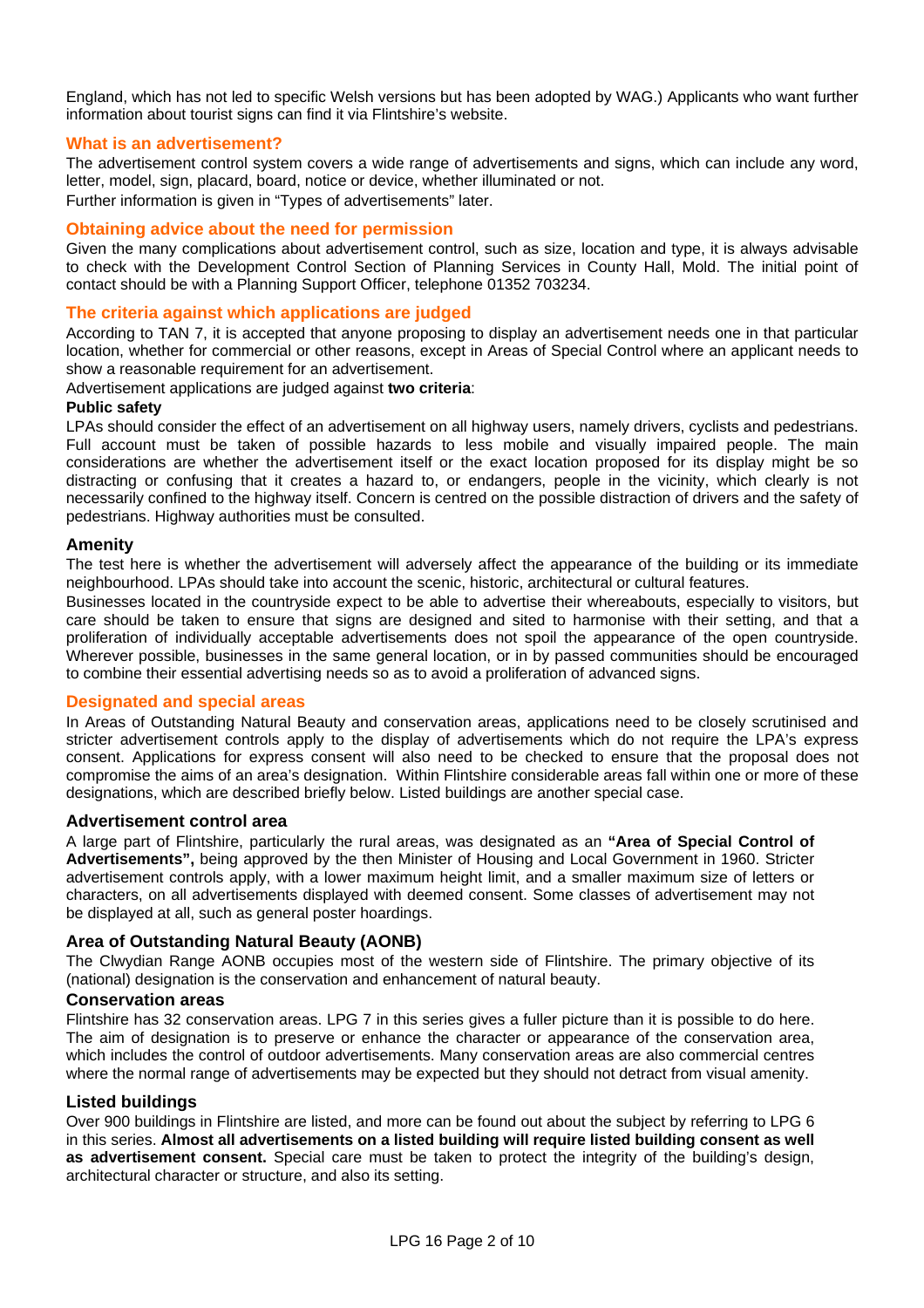# **Design**

A balance has to be struck between protecting areas of visual/heritage significance on the one hand and the importance of advertisements to the national economy on the other, and it has to be acknowledged that original designs or new display techniques should not be stifled. **Corporate designs** should not be refused simply because the LPA dislikes the design, but - where it is unsuitable in a particular area - designers should be willing to compromise. For example, a modern style of design may look out of place in an historic town or village centre.

LPAs may produce design guidance for outdoor advertisements and shopfronts. **"Design Guide No.2 Shopfronts and their Advertisements"** produced by the former Delyn Borough Council provides detailed advice with illustrated examples, of particular relevance to the historic town centres of Mold and Holywell.

Advertisements should not obscure **architectural features** such as cornices and pilasters.

With regard to new build, **advertisements should be "designed-in" from the outset** so that they form an integral part of the development rather than appearing as an afterthought.

**Lighting** must be handled carefully, so as to avoid dominating – individually or cumulatively – in sensitive areas. Garish colours or high intensity lighting can have an adverse effect. Policy A8 in Appendix 3 gives the Council's position. Increasingly light pollution is seen as an environmental concern. Efforts should be made not to exacerbate the situation.

# **Types of advertisements**

- **Fascia signs -**These are usually found on the main elevation of the building, between ground and first floor level. They should be in keeping with the surroundings, with traditional materials like wood in historic town centres, and should not obliterate architectural features such as cornices and first floor level window cills. Policy A7 in Appendix 3 gives a fuller statement.
- **Projecting/hanging signs -**These are usually at fascia level, projecting at right angles from the building and normally supported by a bracket. Again, see Policy A7 in Appendix 3.
- **Poster hoardings -**These are the largest form of outdoor advertisement, and therefore need strict control. Policy A6 in Appendix 3 is applicable.
- **Sun blinds and canopies -** Traditionally made of wood and canvas, and intended to protect goods in the shop from sunlight, such features may be acceptable where they are a traditional feature of the particular locality. However, they are now commonly a fixed feature used as an additional form of advertising, and may detract from the street scene. They should not be a hazard to pedestrians.
- **Forecourt signs** Either moveable A-boards or fixed structures on the commercial premises. The need for clear identification is recognised but the LPA will seek to avoid a proliferation of signs in an area and the creation of hazards for pedestrians. The public footway is part of the adopted highway, and therefore requires consent from the Highway Authority, which is will not be granted as they are classed as obstructions.
- **Flags** Except for national flags, these are classed as advertisements. Outside of the AONB, conservation areas and on listed buildings, some temporary flag displays do not require consent.
- **Temporary banners -** Usually attached to a building, they are often used to advertise events and do not relate to the building on which they are located, and therefore not encouraged, and may only be accepted in limited circumstances.
- **Advance directional signs -** Where the site or event is not easily seen from the highway, advance signs give prior notice to drivers and pedestrians. If on highway land, consent from that authority will be required. The Council accepts the importance of such signs in connection with sizeable businesses like some tourist attractions, particularly in rural locations where they can be hard to find. Policies A2, A3, A4 and A5 in Appendix 3 explain the Council's approach.
- **Fly posting -** Often used to advertise forthcoming events, but any form of fly posting (that is, displaying advertisements without the owner's permission) is an offence which is immediately open to prosecution.

#### **The Welsh language**

**"Technical Advice Note 20 The Welsh Language" (TAN 20)**, published by the National Assembly in 2000, draws attention to the fact that (Welsh or bilingual) signs are "one method of promoting the distinctive culture of Wales, which is of significance both to the identity of individual communities as well as the tourism industry." It refers to the possible role of UDPs in promoting the provision of Welsh signs. Flintshire's UDP Policy STR9 (see Appendix 3) is in line with this approach.

# **Advertisement applications**

When an advertisement does not qualify for deemed consent, an application must be made to the LPA for express consent before its display using a **specific form**, not a planning application form. The application should **show the location of the sign, and give sufficient information to allow its impact to be understood,** including its height, materials, design and colour.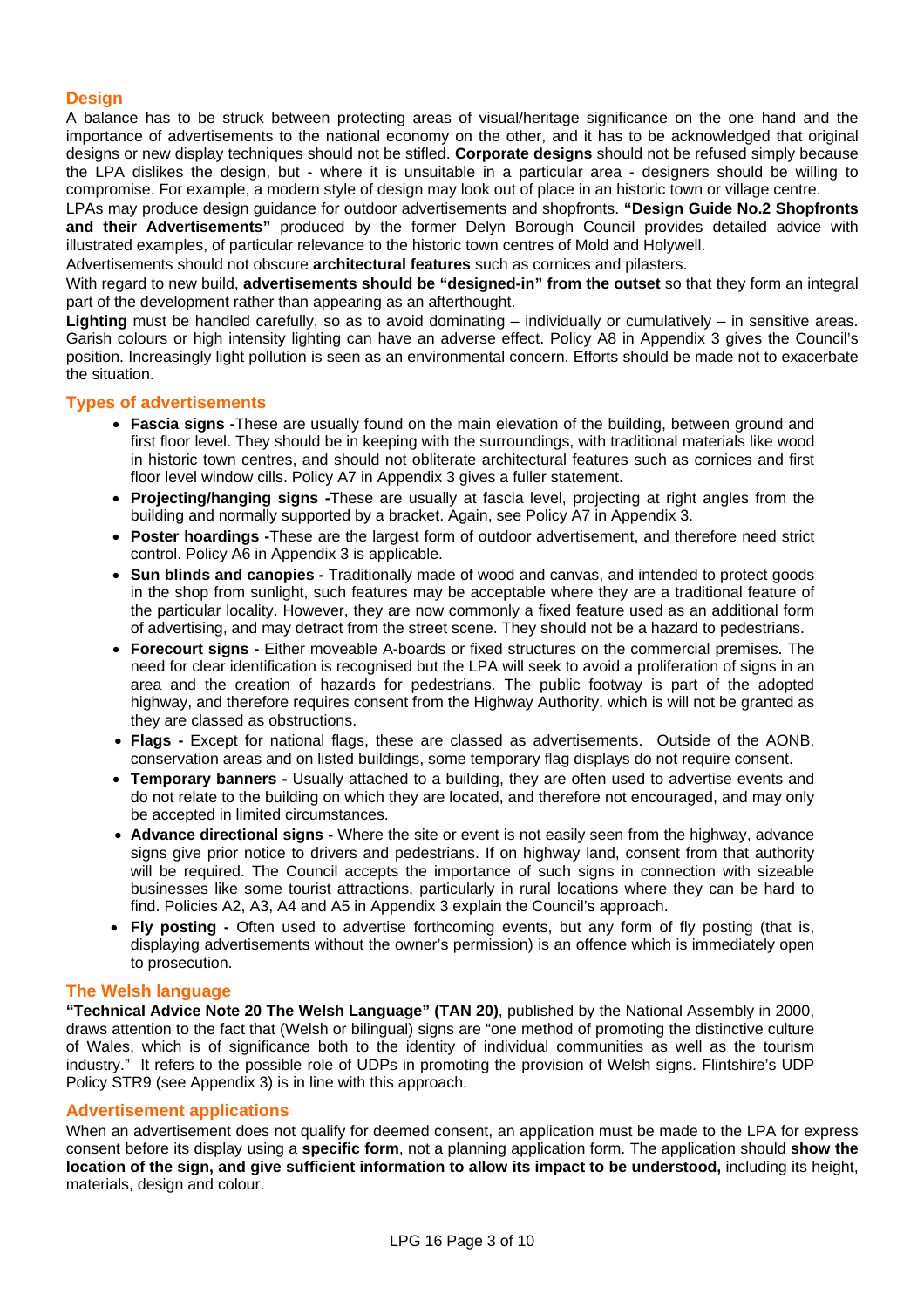When granting consent, the LPA may attach conditions, against which there is a right of appeal to the National Assembly for Wales (NAW). Consents usually last for five years, but the LPA may vary the period. Unless a condition requires removal after the expiration of the consent, its display can continue although the LPA could take **discontinuance action** where it has concerns.

All outdoor advertisements must comply with the **five standard conditions** imposed by the 1992 Regulations, which are:

- Be kept clean and tidy
- Be kept in a safe condition
- Have the owner's permission, including the highway authority
- Not obscure or hinder the interpretation of official signs
- Be removed carefully where so required by the LPA.

Where their decision is a **refusal,** the LPA should give reasons which are clear and specific, setting out why the proposal is contrary to the interests of public amenity or prejudicial to public safety at the particular site. There is a right of appeal to the NAW.

# **Unauthorised signs**

The Council will take **action** where persuasion fails to remedy the problem of illegal advertisements. Policy A9 in Appendix 3 states the approach.

In general, prosecution proceedings may be taken against the landowner and/or those responsible for displaying a sign without consent or not in accordance with the Regulations, which is an offence. There is no right of appeal. When a sign has been displayed with deemed consent, but fails the safety/amenity test then **discontinuance action** can be taken by serving a notice requiring the sign's removal. In this instance there is a right of appeal.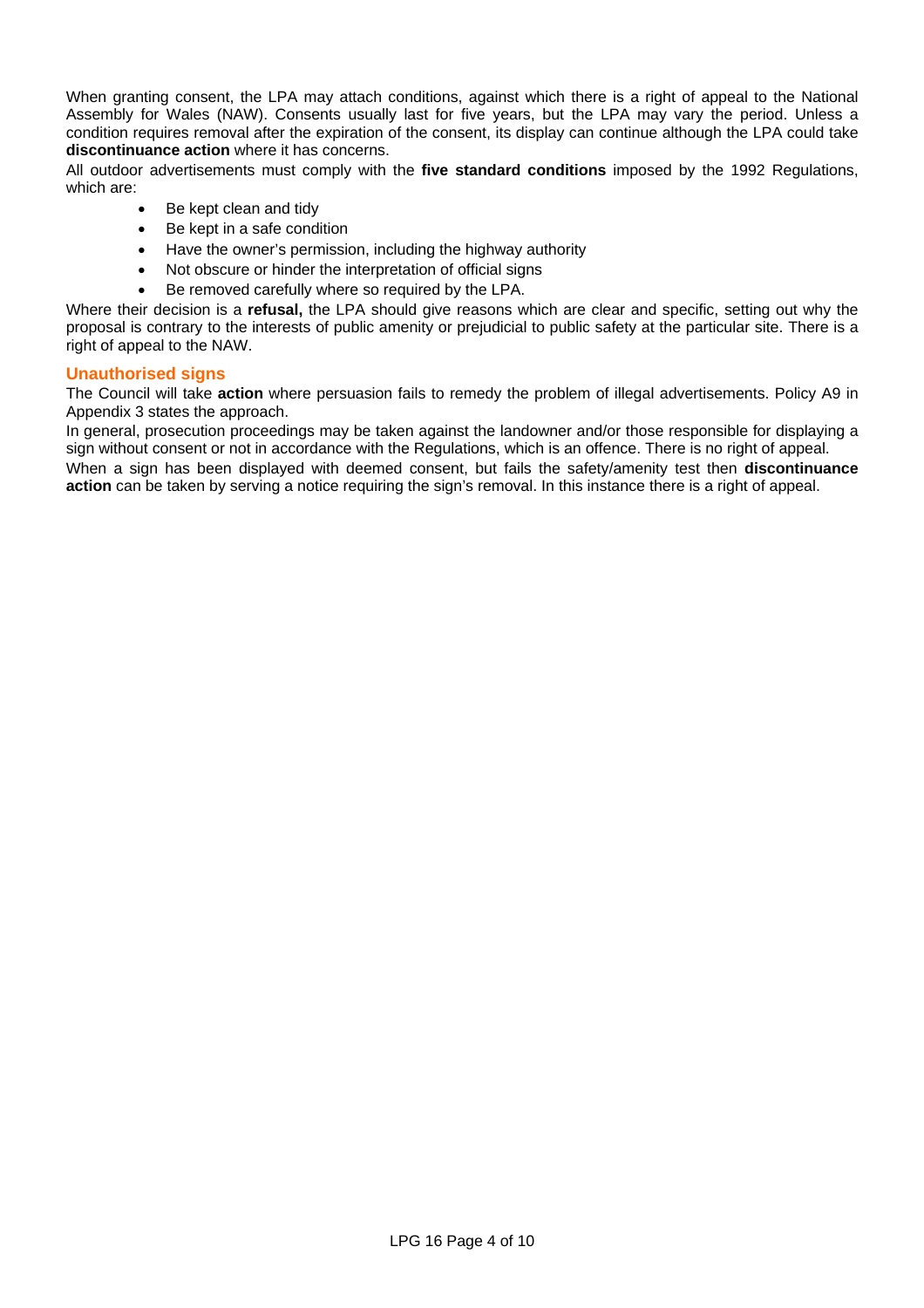# **Appendix 1: A summary of the categories in the Town and Country Planning (Control of Advertisements) Regulations of 1992**

# **1. Classes of Advertisement excluded from Local Planning Authority control (from Schedule 2 of the Regulations)**

- Class A Captive balloon advertisements
- Class B Advertisements displayed on enclosed land
- Class C Advertisements displayed on or in a vehicle.
- Class D Advertisements incorporated in the fabric of a building
- Class E Advertisements displayed on an article for sale or on its container
- Class F Advertisements relating to Parliamentary, European Parliamentary or Local Government elections
- Class G Advertisements required by any Parliamentary Order
- Class H A traffic sign
- Class I The national flag of any country
- Class J An advertisement displayed inside a building

# **2. Classes of Advertisement for which 'deemed consent' is given provided that the advertisement is within the specified conditions (from Schedule 3 of the Regulations)**

- Class 1 Functional advertisements by public bodies
- Class 2 Miscellaneous advertisements relating to the premises on which they are displayed
- Class 3 Temporary advertisements
- Class 4 Illuminated advertisements on business premises
- Class 5 Advertisements on business premises
- Class 6 Advertisements on the forecourt of business premises
- Class 7 Flag advertisements
- Class 8 Advertisements on hoardings around temporary construction sites
- Class 9 Advertisements on highway structures
- Class 10 Advertisements for Neighbourhood Watch and similar schemes
- Class 11 Directional advertisements
- Class 12 Advertisements inside buildings
- Class 13 Sites used for displaying advertisements on 1st April 1974
- Class 14 Advertisements displayed after expiry of express consent

# **3. Classes of Advertisements for which the planning authority's 'express consent' is always needed**

If the advertisement is not excluded from control and does not benefit from any of the provisions for deemed consent, the LPA's express consent is needed before it can be displayed. This would include:

- Virtually all posters
- Some illuminated signs
- Fascia signs and projecting signs on shop fronts and business premises where the top edge of the sign is more than 4.6 metres above ground level
- Most advertisements on gable ends

*N.B. These lists are a brief summary of the classes of advertisement but it should be noted that the position is complicated by the existence of many qualifying clauses, such as the areas to which they apply, the periods for which they may be displayed, and their size limits. Reference should be made to the Town and Country Planning (Control of Advertisements) Regulations 1992 for a full description. The publication "Outdoor Advertisements and Signs – A Guide for Advertisers" also provides more detailed information. Finally, if in doubt, seek advice from Flintshire Planning Services, as mentioned earlier.*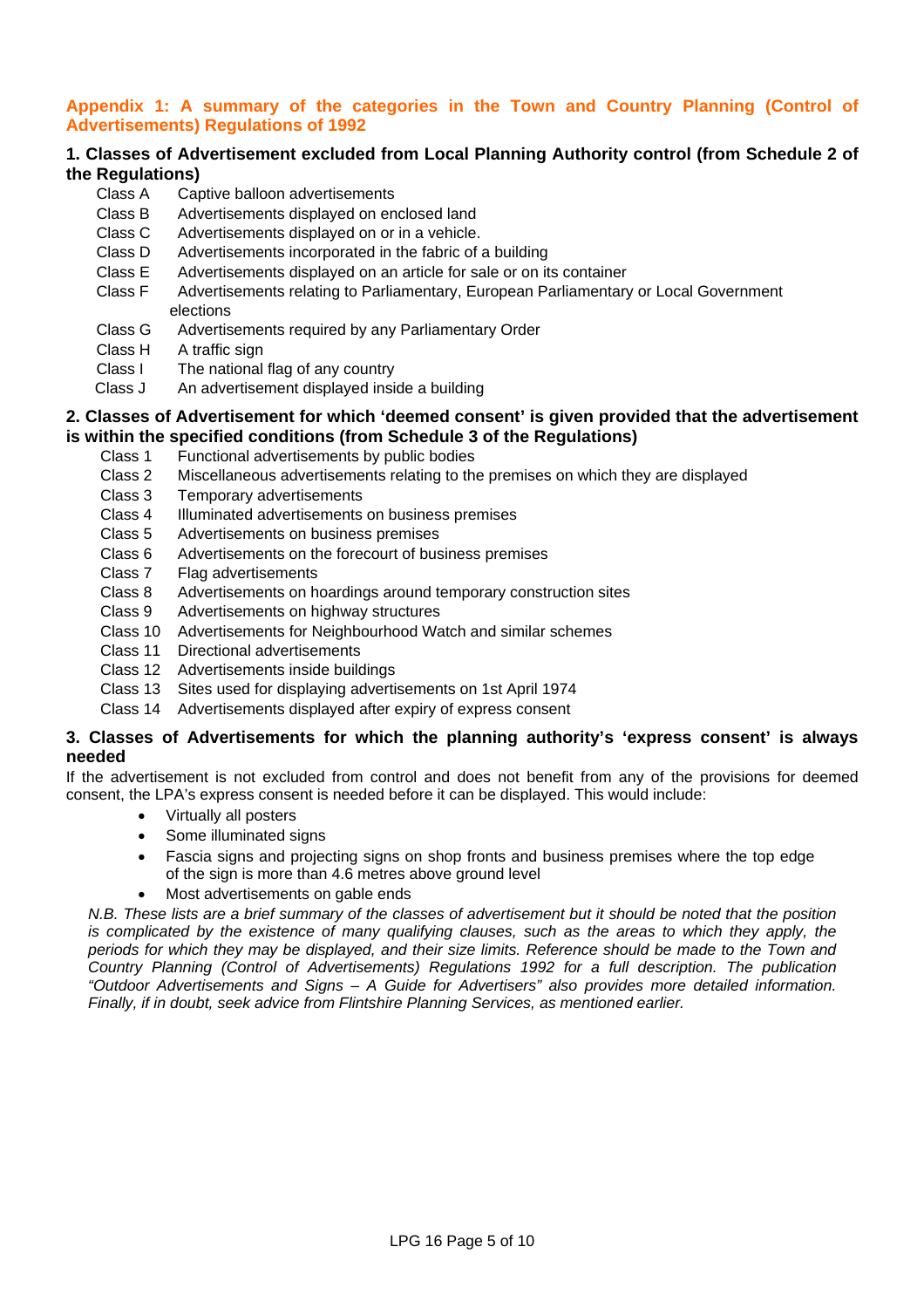# **Appendix 2: The relevant UDP policies**

# **Policy STR9 Welsh Language and Culture**

Development proposals should have regard to and where appropriate reinforce the Welsh language and cultural identity of the community and area.

# **Policy D8 Outdoor Advertisements**

Outdoor advertisements requiring consent will be permitted where:

- a. they are sensitively designed and located in respect of amenity and public safety; and
- b. the applicant has provided sufficient information to demonstrate that they will not have a detrimental impact on:
- i. the character or use of any building or the surrounding landscape/townscape:
- ii. the safe operation of any form of transport; and
- iii. the free passage of pedestrians.

# **Policy HE1 Development Affecting Conservation Areas**

Development including changes of use in or affecting the setting of conservation areas will only be permitted if it enhances the character or appearance of the designated area.

## **Policy S2 Shop Front Design**

New or replacement frontages for all commercial premises and shops within town and district centre boundaries will be permitted only where the proposal is sensitive to the architectural design and style of the immediate and adjacent buildings or where these do not reflect good design, of those in the locality. In doing so it will also be expected that all proposals comply with the Council's Design guide "Shop-fronts and their Advertisements".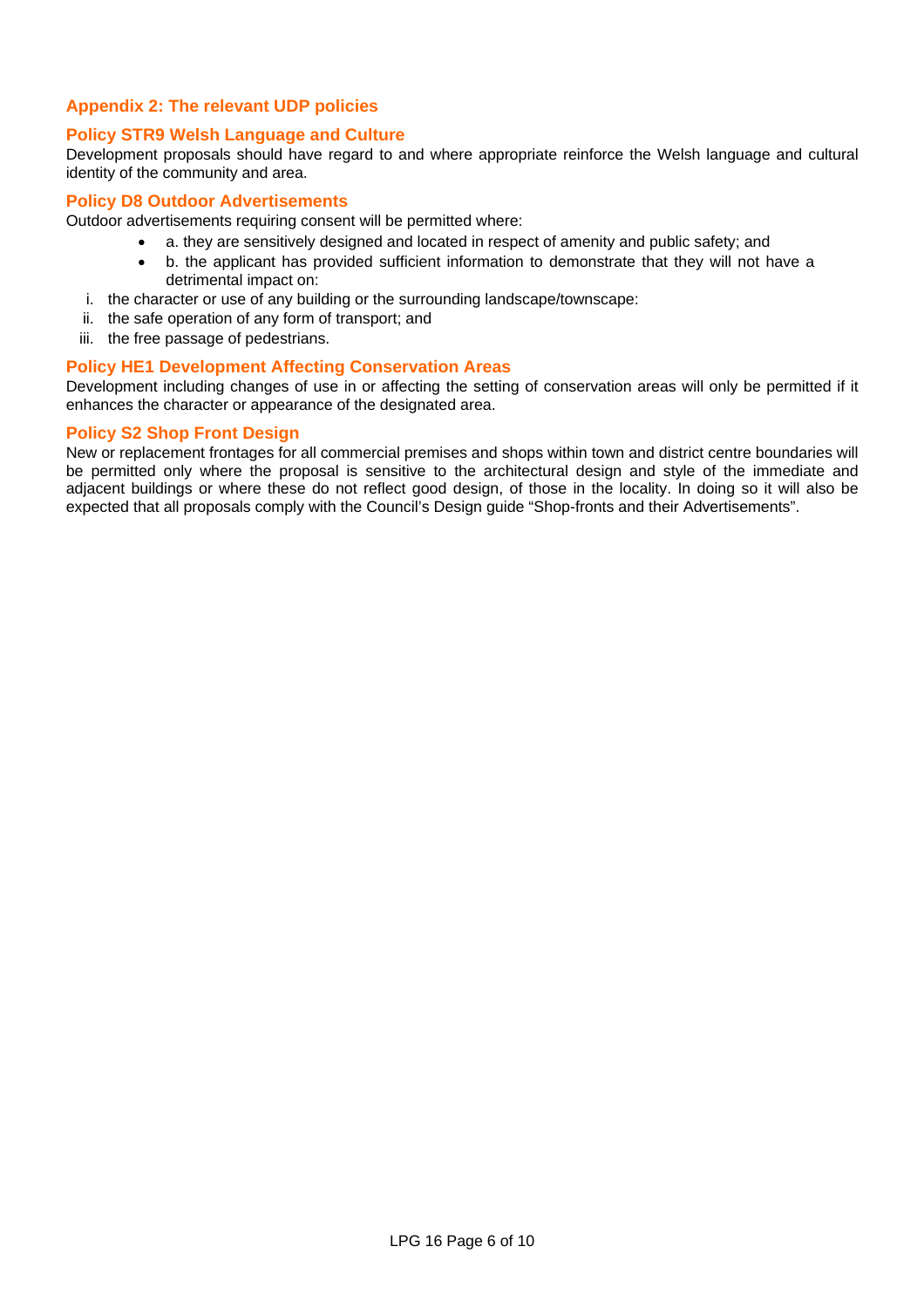# **Appendix 3: Policies from the Council-approved Supplementary Planning Guidance of September 1999**

**"Supplementary Planning Guidance – Advertisement Control" (September 1999) is a material consideration, which has been through a process of public consultation and has received Council approval.** Omitting the (outdated) early sections of the report, **the (main) policy section is reproduced in full below.** 

"All applications for advertisement consent will be considered against Policy A1 and where appropriate against the additional specific policies.

# **Policy A1 General Policy**

Outdoor advertisements requiring express consent will be permitted where:-

a. they are sensitively designed and located in respect of amenity and public safety;

b. and, the applicant has provided sufficient information to demonstrate that they will not have a detrimental impact on; the character or use of any building or surrounding area; the safe operation of any form of transport; the free passage of pedestrians; the character of designated conservation areas, a listed building, an Area of Outstanding Natural Beauty, Area of Special Control of Advertisements or area designated for special landscape protection;

c. and, the sign is reasonably required in all other aspects.

## **Justification**

A1.1 Advertisements such as advance directional signs, hoardings, sandwich boards, shopfront signs, projecting signs on shops and signs on blinds, canopies and security shutters, may be subject to control. However, other forms of advertisement may be exempt or have deemed consent, provided that they conform to conditions set out in the Town and Country Planning (Control of Advertisements) Regulations 1992. This general policy seeks to provide a consistent basis for considering proposals, balancing the importance of the protection of local amenity and public safety with the requirements of local businesses. Advertisements should usually be restricted to the name and type of business being carried out.

A1.2 Normally, hoarding or poster advertising will be acceptable only in predominantly commercial or industrial areas, where the character and scale of the buildings will not be substantially affected by their display. However, in some cases, hoardings can help to brighten up a dilapidated area, or allow the temporary screening of unsightly buildings works.

A1.3 Within specially designated areas, such as the Clwydian Range AONB, conservation areas, Areas of Special Control of Advertisements, designated landscape protection areas, or on listed buildings, considerations of amenity will be given additional weight. In such circumstances, the granting of consent for an advertisement other than a fascia sign on a shop front will be the exception rather than the rule, and applicants will also need to prove a reasonable requirement either for safety or geographical reasons.

A1.4 Advertisements must always be designed and sited so as to harmonise with their setting and should convey the requisite information in a simple direct way. In order to assess the likely effect of proposals, the Council will require details of the size, materials, colour, illumination, position and number of proposed advertisements in any application submitted.

A1.5 Advertisements should not be of a format or design which conflicts with or is being capable of being confused with an authorised traffic sign. Any location which detracts from information contained in traffic signs or obscures signs and or traffic signals will not be allowed.

# **Policy A2 Advance Signs situated within an Area of Special Control of Advertisement relating to Tourist Facilities**

Applications for advance signs situated in an Area of Special Control of Advertisements and which relate to a tourist facility will be considered against, and should satisfy, all of the following criteria:-

- 1. The sign is to be located within 1 km on a direct highway route of the premises to which it relates;
- 2. The premises themselves nor their driveway entrance are readily visible from a main highway;
- 3. The sign is no larger than 0.6 sq. metres in area and has a maximum height above ground level of 2.4 metres;
- 4. The need for the sign could not be met by an appropriate combined advance sign.

# **Justification**

A2.1 The rural areas of the County are predominantly located within an Area of Special Control of Advertisements where there is a need to control more stringently the display of any advertisements. Significant areas of the County are also designated as landscape protection areas such as the Clwydian Range Area of Outstanding Natural Beauty and the Special Landscape Area. Taking into account these designations it is necessary to equate any display of advertisements with the need to maintain and preserve the quality of the rural landscape. For this reason the granting of consent for an advance sign should be the exception rather than the rule and it should conform to the criteria contained in the above policy as well as Policy A1.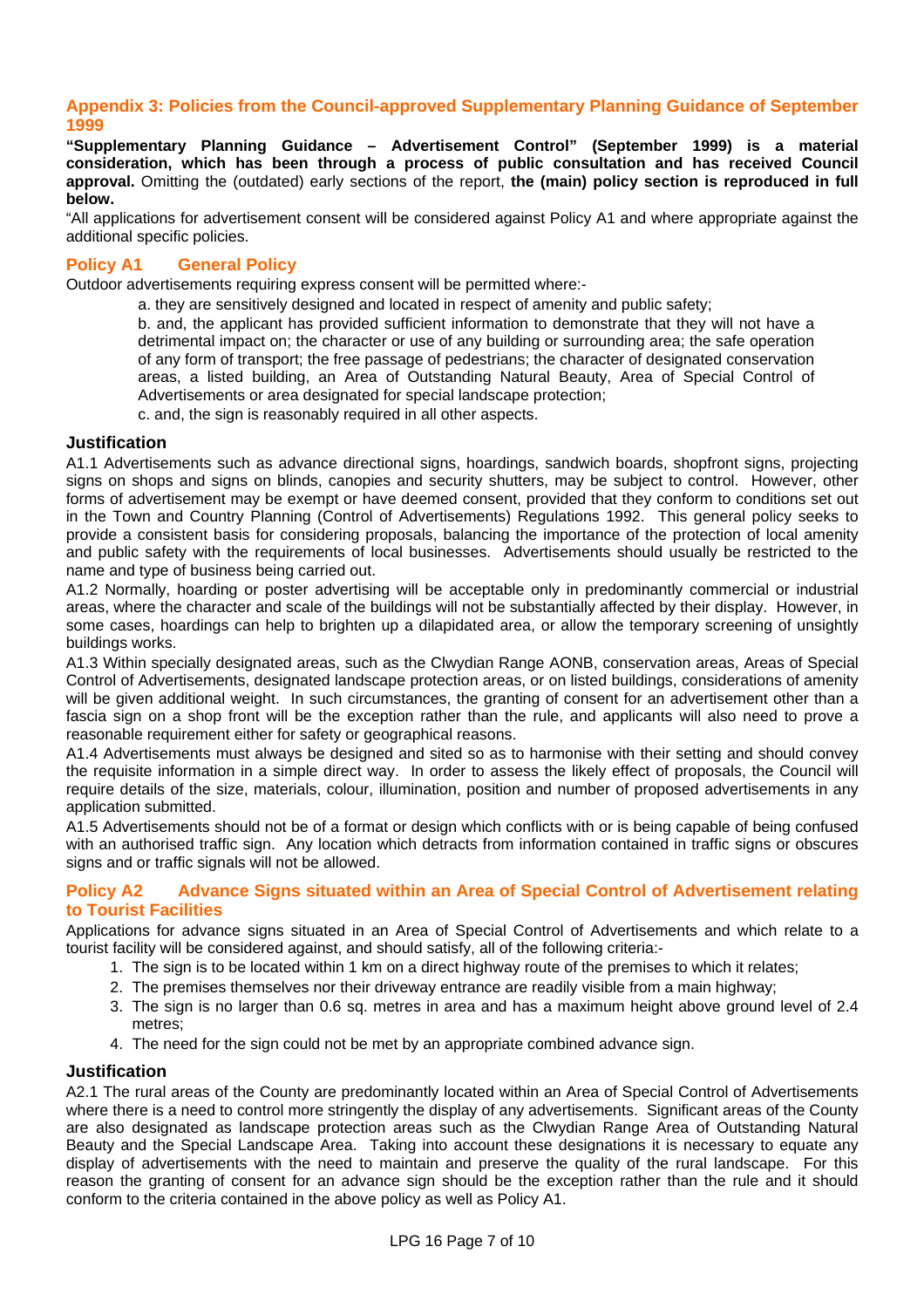A2.2 It is particularly important to avoid the proliferation of advance signs. To this end, where signs to a number of businesses in one location are requested the Council will seek shared signage, and where appropriate, a rationalisation of existing signs will be sought. Applicants proposing signs for tourist facilities should, in the first instance, explore their possible qualification for a "white on brown" highway tourist sign.

A2.3 There is a danger that if advertisements are granted consent without a careful assessment of their need and design, the character and quality of the countryside will be eroded with an adverse effect on its tourism attraction. It is nevertheless recognised that in appropriate circumstances there may be a need for tourist facilities that are primarily reliant on passing trade to be able to advertise their presence where they are either not easily visible or not visible at all from a main highway. Main highways are defined as Trunk Roads and 'A' and 'B' class roads. Premises that are readily visible from a main highway will not normally be granted consent for advance signs since the view of the premises adequately conveys notification of its existence and services to the traveller.

A2.4 Commercial enterprises located over 1 km from a main highway are too distant to normally justify an advance advertisement on a main highway and consent would lead to a proliferation of signs if such businesses were allowed to display advance signs.

A2.5 The size and height of any sign will be restricted so that it is no larger than that required to adequately convey the necessary information. In this connection the use of standard symbols will be looked upon favourably and garish, strident designs will be resisted.

# **Policy A3 Advance Signs situated outside Areas of Special Control Advertisements relating to Tourist Facilities**

Applications for advance signs situated outside the Area of Special Advertisement Control and which relate to tourist facilities will be considered on their individual merits and against the background of the criteria of Policy A2.

# **Justification**

A3.1 Whilst the majority of those areas outside of the Area of Special Control of Advertisements are urban areas, there are some rural areas which are attractive in their own right and where the control of advertisement displays is fully justified in order to protect the amenities of these localities. Nevertheless, within these areas in appropriate instances there may be scope for a more flexible approach than exercised within the Area of Special Control of Advertisements.

# **Policy A4 Advance Signs Situated Outside Areas of Special Control of Advertisements Relating to Commercial Premises**

Applications for advance signs situated outside Areas of Special Control of Advertisements and which relate to major commercial premises will be considered against, and should satisfy, all of the following criteria:-

- 1. The premises to which the sign relates are located in a predominantly commercial area;
- 2. The enterprise to be advertised generates significant traffic flows;
- 3. The proposed signs is no larger than 0.6 square metres and has a maximum height above ground level of 2.4 metres.

# **Justification**

A4.1 There are very few suitable locations available to provide advance signs in urban situations alongside main highways. For this reason advance signs need to be severely restricted to those that give notice of major enterprises that would not otherwise be readily apparent to the motorist. Due to the larger number of businesses, such as public houses, hotels and shops in urban areas, in these areas it would be unrealistic to allow such businesses to have advance signs.

# **Policy A5 Combined Advance Signs Situated in Areas of Special Control of Advertisements and which Relate to Tourist Facilities**

Applications for combined advance signs situated in Areas of Special Control of Advertisements and which relate to tourist facilities, will be considered against, and should satisfy, all of the following criteria:-

- 1. The group of tourist facilities involved are on or within 1 km of a main highway and are not readily visible from a main highway.
- 2. The combined sign is designed as a single sign with the individual tourist facilities benefiting from an equal area of the overall sign.
- 3. The proposed sign has a maximum area of 3 sq. metres with no more than 0.5 sq. metres being available to any one tourist facility and the sign has a maximum height above ground of 3 metres.

# **Justification**

A5.1 There could be cases where there are groups of tourist facilities on or close to main highways, but due to local physical conditions, are not apparent to motorists. If each facility were to display individual advance signs, the amenities of the areas involved would be seriously harmed. Accordingly, in some instances a group sign may be appropriate.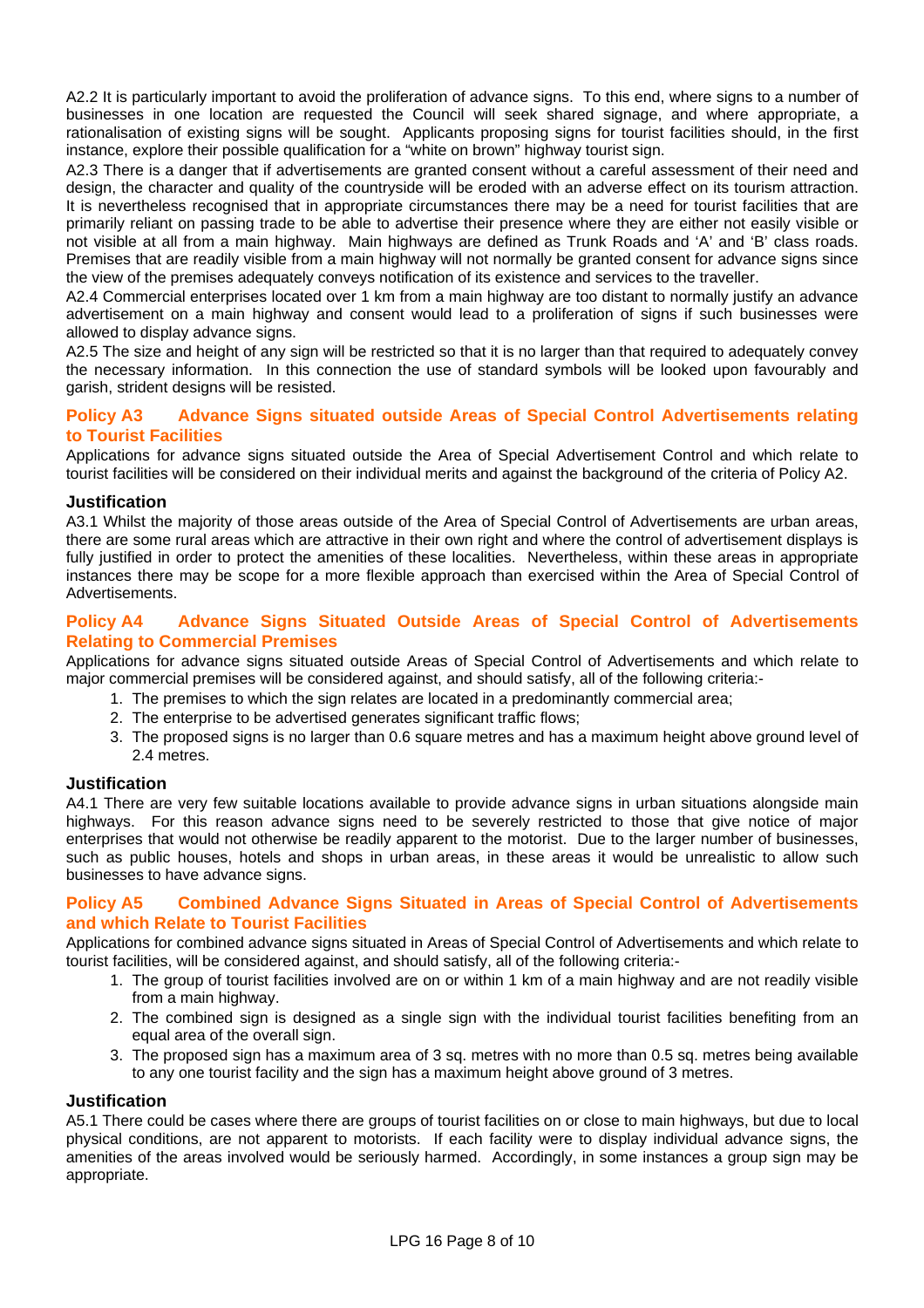# **Policy A6 Advertisement Hoardings and Poster Sites**

Advertisement hoardings and poster sites will not be considered favourably in residential or rural areas or where there is already a proliferation of such hoardings.

# **Justification**

A6.1 Due to their large size and impact, advertisement hoardings and poster sites are extremely difficult to integrate into small scale settings and are inappropriate in predominately residential and rural areas. Hoarding or poster advertisements will be acceptable only in predominantly commercial or industrial areas, where the character of the locality and scale of the buildings will not be substantially affected by their display. In some cases, hoardings can help brighten up a dilapidated area, or allow the temporary screening of unsightly building works but they will be resisted where there is already a proliferation of such advertisements.

# **Policy A7 Fascia Signs and Projecting Signs within Conservation Areas**

Fascia signs and projecting signs on buildings within or close to the edge of conservation areas will be considered against, and should satisfy, all of the following criteria:-

- 1. The sign is preferably non-illuminated or if it is illuminated this shall be achieved by external illumination or the illumination of individual letters only.
- 2. The size, design and placing of any fascia sign respects the architectural detailing, scale and character of the whole building and street scene.
- 3. Only one projecting sign will normally be allowed on a building, the size, design and placing of which shall respect the architectural detailing, scale and character of the whole building and street scene. The sign shall be located at fascia level or where this is not practicable it shall be located below the cill level of any first floor window.

## **Justification**

A7.1 Fascia and projecting signs should be carefully designed to form a natural, integral part of a shop front and standard designs should not be merely affixed to a building without regard to the character of that building. Attention needs to be paid to the size and position of such signs and the relationship with adjoining shopfront and fascias.

A7.2 The location and size of a sign will therefore need careful consideration; one that has too much depth, for example, can overwhelm a shopfront and its neighbours in a street scene. This may mean that the initial proposals of an individual or company may have to be modified to take into account the wider view of the environment and street scene.

A7.3 A well designed fascia sign can be quite properly and effectively convey its message without creating a strident or obtrusive feature; it can even contribute positively to the appearance of the building and the street scene.

A7.4 Within all conservation areas special consideration and attention needs to be paid to the design of fascia and projecting signs. A multiplicity of projecting signs will lead to the visual detriment of the conservation area. Projecting signs will normally be restricted to a maximum of one per building and should be of a traditional hanging design. Attention is drawn to the Council's Design Guide – "Shopfronts and their Advertisements".

#### **Policy A8 Illumination of Advertisements**

The illumination of advertisements will be considered against, and should satisfy, all of the following criteria:-

- 1. The means of illumination respects the character of the building or immediate surroundings of the site;
- 2. The means of illumination is unobtrusive and discreet in its form and is of a quality that enhances the advertisement display;
- 3. The means of illumination is not internal if on a listed building or within or close to a conservation area.
- 4. The means of illumination does not detract from the visual amenities of the locality, especially if located within an Area of Special Control of Advertisement.

#### **Justification**

A8.1 The County Council only wishes to encourage the use of unobtrusive and discreet illumination in the interests of amenity and public safety. The Council would not normally consider granting consent for moving signs, moving messages or intermittent lighting, laser lighting or projected lighting.

# **Policy A9 Unauthorised Advertisements**

The County Council will seek to discourage the unauthorised display of advertisements. However where appropriate it will use its enforcement powers and powers of prosecution to control and regularise the unauthorised display of advertisements.

#### **Justification**

A9.1 It is the Council's policy to pursue effective and appropriate enforcement action to remedy the undesirable effects of unauthorised displays. The Council's officers will seek in the first instance to persuade those responsible for displaying unauthorised advertisements to have them removed. In order for the County Council to operate the